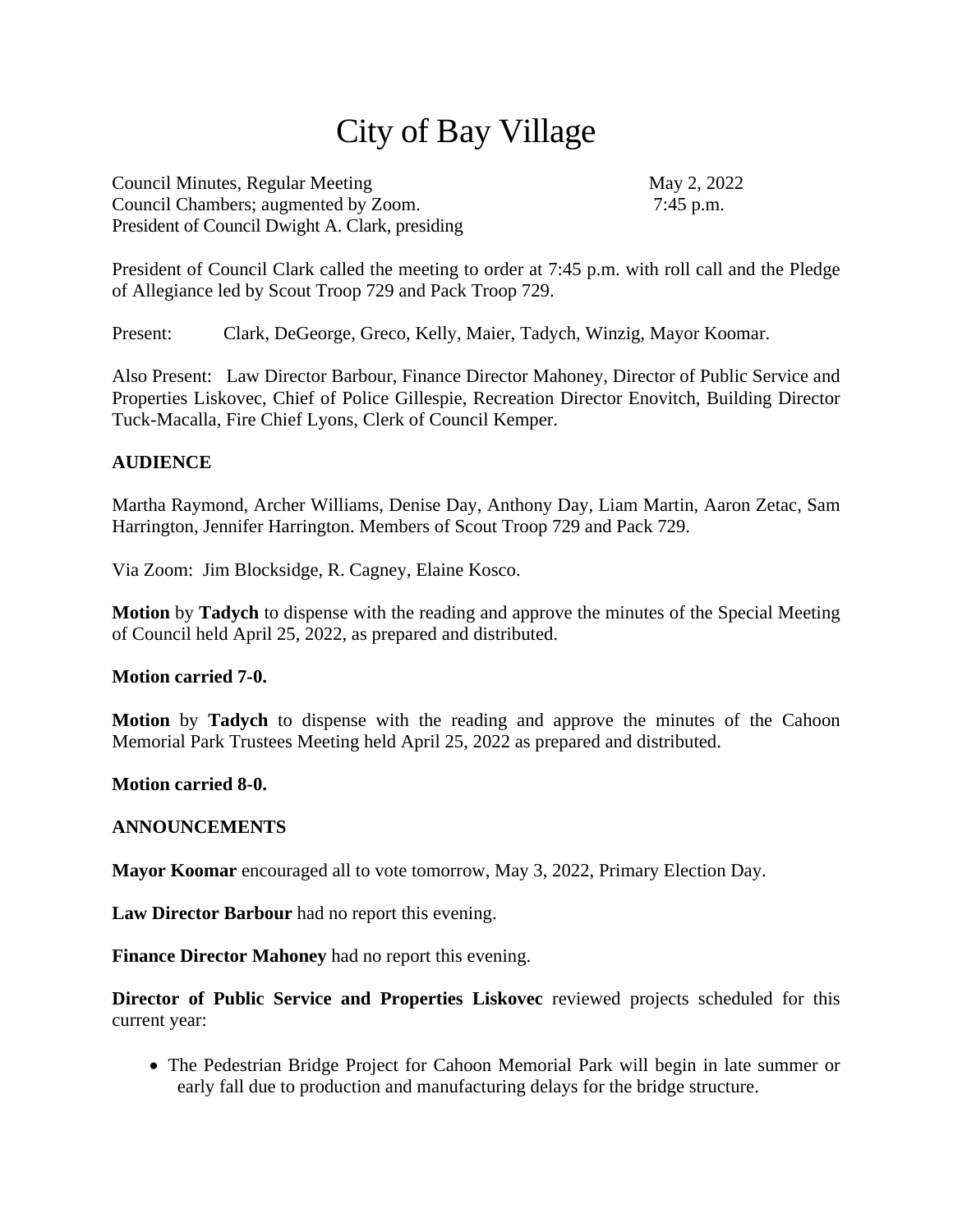# Regular Meeting of Council May 2, 2022

- The Ashton Lane Bridge Project, due to start in early May, is pushed back one month due to production delays for components for the bridge.
- A preconstruction meeting will be held on Wednesday, May 4, for the Road Improvements Project.
- In Ward 1 next year there will be gas meter replacements by Columbia Gas Company similar to what is occurring presently in the Bradley Road area and the Columbia Road area.
- Tree Plantings will begin in the very near future, utilizing the first half of the grant received from the State of Ohio. Trees will be planted on Huntmere Drive.
- Commemoration of Arbor Day and the 100<sup>th</sup> Anniversary of Bay High School will be held on May 11, 2022, jointly with the Bay Schools and the Bay Alumni Foundation, with two tree plantings, one at the Bay Middle School and one at Bay High School.
- The Bradley Park Playground Project has been completed with the shade structure installed and ready for use.

Mr. Clark asked about the traffic flow on Wolf Road, Ashton Lane, and Lake Road as the improvement projects begin.

Mr. Liskovec stated that detours will be posted as needed. A significant detour will be in place on Ashton Lane due to a 90 day closure. There are no detours schedule for the Lake Road project. There may be delays as is normal with paving projects, but no closures are anticipated. Both lanes of traffic will be maintained on Wolf Road with the exception of a small stretch between Cahoon Road and Sutcliffe Drive. The Wolf Road project will begin in May and go through August of 2023, a 15 month project. East bound traffic will always be open for police, fire and ambulance calls.

**Recreation Director Enovitch** reminded everyone to purchase their swimming pool passes. The pool will open in four weeks.

**Director of Community Services Selig** is on vacation.

**Fire Chief Lyons** reported that in regard to the Fire Station Project the asbestos survey is scheduled for May 3, 2022. A survey from the architects has been distributed to all the firefighters soliciting their perspectives.

In regard to supply chain disruptions being experienced, the fire boat which has been out of service since September of 2020 was picked up today. Supplies waited for have finally been received and the boat is back in service, in time for the upcoming season.

**Building Director Tuck-Macalla** stated that permits have been issued for the final two town homes at the Bay Creek Development. A new Building Inspector started with the department last week and is working out very well. The Building Department is now fully staffed.

**Police Chief Gillespie** reported that the City of Bay Village collected 57 pounds of drugs during the recent Drug Take Back Weekend. A total of 317 pounds were taken in across the west cities. The one day collection totaled the amount normally taken in during a one-month period.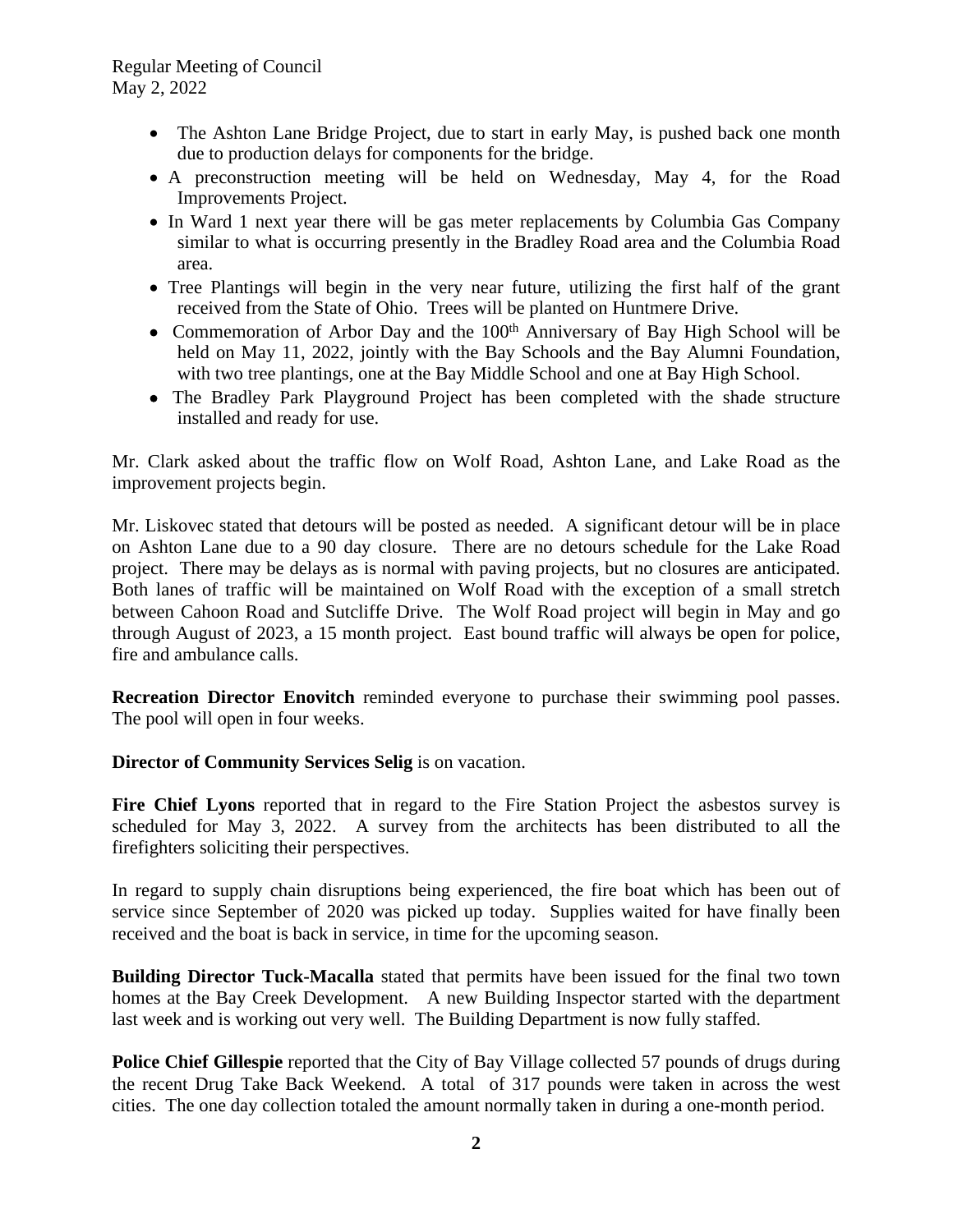Regular Meeting of Council May 2, 2022

The drug drop off box at the Bay Village Police Station can be used at any time for pills and dry items. The semi-annual Drug Take Back Days includes collections of liquids and syringes. The next Drug Take Back Day will be held in the middle of October. Chief Gillespie will provide a reminder as the day draws closer.

#### **Human Resource Director Demaline** is excused this evening.

#### **AUDIENCE**

There were no comments from the audience this evening.

#### **COMMUNICATIONS**

The following communications have been received:

A letter from the Cuyahoga County Board of Elections dated April 4, 2022, enclosing a list of the polling places for the May 3, 2022 primary election.

A letter from the American Legion Post 385 dated April 8, 2022 regarding the annual Memorial Day Parade and Ceremony Schedule. The Parade will leave Huntington Park at 8:45 a.m. on Monday, May 30, march to Lakeside Cemetery for services, and then proceed east to Cahoon Memorial Park for ceremonies at 9:45 a.m.

The Rocky River Municipal Court Annual Report for Year 2021.

The Year-End Report of the Bay Village Tree Commission.

# **COMMITTEE OF THE WHOLE**

#### **ENVIRONMENT, SAFETY, & COMMUNITY SERVICES COMMITTEE- Kelly,** Tadych, Maier.

**Mr. Kelly** introduced and read, by title only, **Resolution No. 22-52** approving use by Mattias and Jennifer Anne Olsson of submerged lands of Lake Erie for shoreline improvements, and declaring an emergency, and moved for adoption.

There being no further discussion, Mr. Clark called for a vote on the motion for adoption of Resolution No. 22-52.

Roll call on Suspension of Charter Rules:

Yeas- Clark, DeGeorge, Greco, Kelly, Maier, Tadych, Winzig. Nays – None. Roll call on Suspension of Council Rules: Yeas- Clark, DeGeorge, Greco, Kelly, Maier, Tadych, Winzig, Nays – None. Roll call on Inclusion of the Emergency Clause: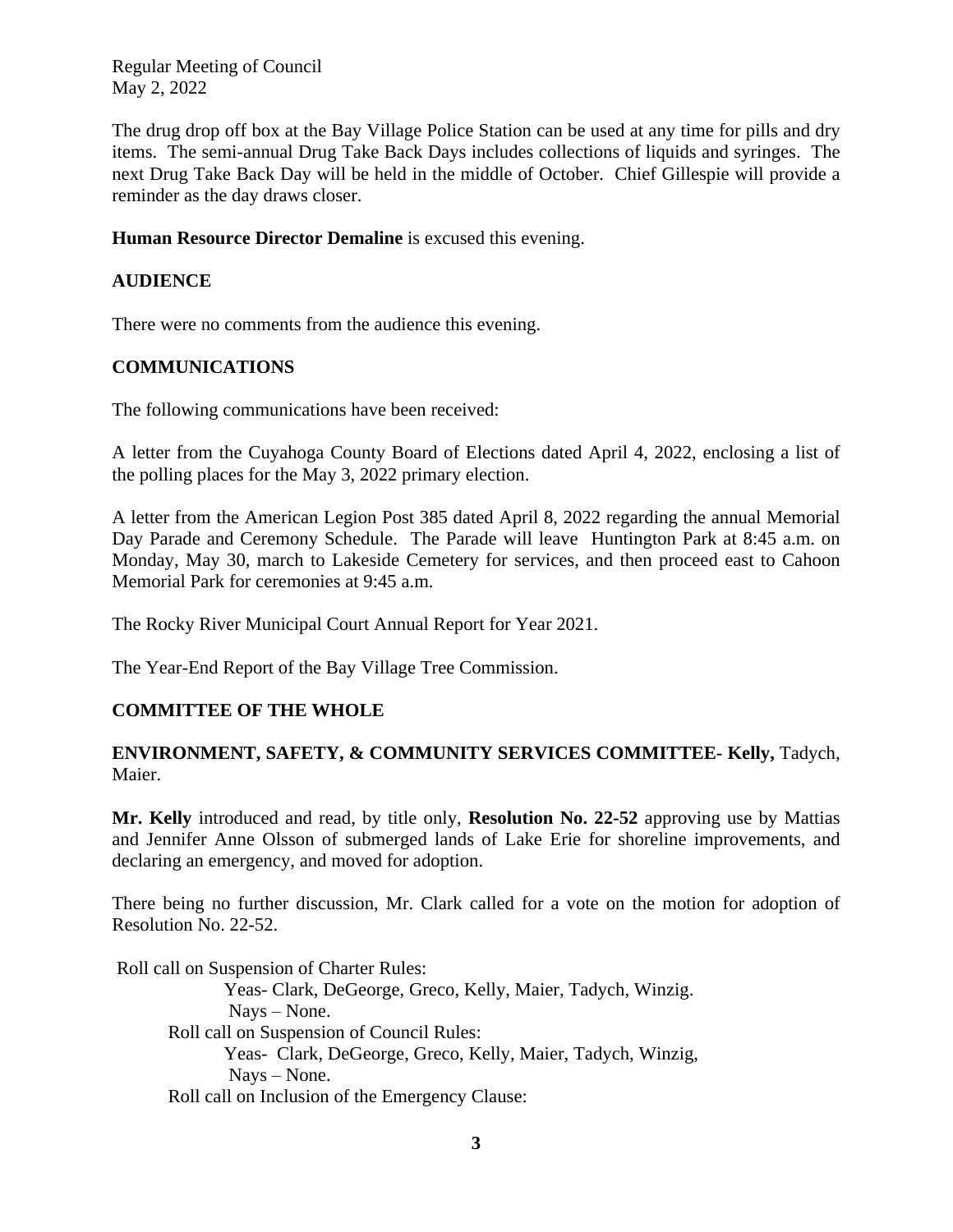Yeas- Clark, DeGeorge, Greco, Kelly, Maier, Tadych, Winzig. Nays – None. Roll call on Adoption: Yeas- Clark, DeGeorge, Greco, Kelly, Maier, Tadych, Winzig. Nays- None.

Mr. Barbour announced adoption of Resolution No. 22-52, an emergency measure, by a vote of 7-0.

**Mr. Kelly** introduced and read, by title only, **Resolution No. 22-53** approving use by Bay View Park Beach Association of submerged lands of Lake Erie for shoreline improvements, and declaring an emergency, and moved for adoption.

There being no further discussion, Mr. Clark called for a vote on the motion for adoption of Resolution No. 22-53.

 Roll call on Suspension of Charter Rules: Yeas- DeGeorge, Greco, Kelly, Maier, Tadych, Winzig, Clark. Nays – None. Roll call on Suspension of Council Rules: Yeas- DeGeorge, Greco, Kelly, Maier, Tadych, Winzig, Clark. Nays – None. Roll call on Inclusion of the Emergency Clause: Yeas- DeGeorge, Greco, Kelly, Maier, Tadych, Winzig, Clark. Nays – None. Roll call on Adoption: Yeas- DeGeorge, Greco, Kelly, Maier, Tadych, Winzig, Clark. Nays- None.

Mr. Barbour announced adoption of Resolution No. 22-53, an emergency measure, by a vote of 7-0.

Mr. Clark acknowledged Mr. Ed Smith for leading the charge for the Shoreline Special Improvement District (SSID). Mr. Smith put in a tireless number of hours and effort into this project and it is good to see Council's support for the protection of land from erosion. Mr. Kelly will convey this recognition to Mr. Smith on behalf of City Council.

**Mr. Kelly** introduced and read, by title only, **Resolution No. 22-54** to adopt the newly revised City of Bay Village Rules and Regulations of the Civil Service Commission dated January 20, 2022, and declaring an emergency, and moved for adoption.

There being no further discussion, Mr. Clark called for a vote on the motion for adoption of Resolution No. 22-54.

 Roll call on Suspension of Charter Rules: Yeas- Greco, Kelly, Maier, Tadych, Winzig, Clark, DeGeorge.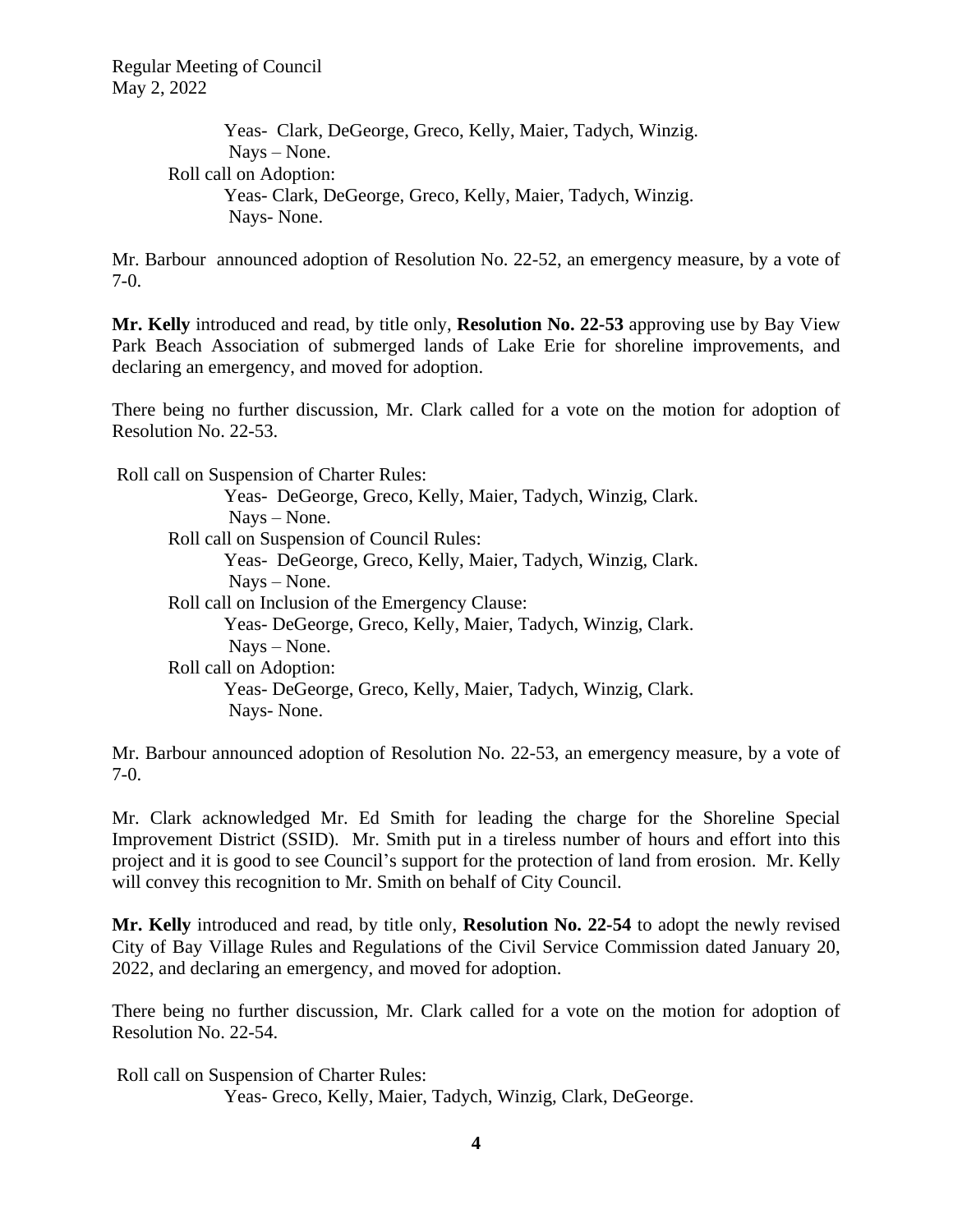Nays – None. Roll call on Suspension of Council Rules: Yeas- Greco, Kelly, Maier, Tadych, Winzig, Clark, DeGeorge. Nays – None. Roll call on Inclusion of the Emergency Clause: Yeas- Greco, Kelly, Maier, Tadych, Winzig, Clark, DeGeorge. Nays – None. Roll call on Adoption: Yeas- Greco, Kelly, Maier, Tadych, Winzig, Clark, DeGeorge. Nays- None.

Mr. Barbour announced adoption of Resolution No. 22-54, an emergency measure, by a vote of 7-0.

# **FINANCE AND CLAIMS COMMITTEE -Tadych,** Winzig, Kelly, Clark.

**Mr. Tadych** read, by title only, **Ordinance No. 22-48** providing for the issuance and sale of \$3,930,853 of Notes, in anticipation of the issuance of Bonds, for the purpose of paying costs of (i) improving streets and related bridges by resurfacing, paving and making other improvements as designated in the plans approved or to be approved by Council and (ii) acquiring equipment used in performing the functions of the City's Department of Public Services and Properties, and declaring an emergency, and moved for adoption. (Second Reading) (First Reading April 25, 2022)

Mr. Clark noted that this ordinance is the refunding component of the existing note program of the City. Funding for equipment purchased is typically amortized for a period of five years, and street service for seven years. The City is very diligent in paying down the debt incurred.

There being no further discussion, Mr. Clark called for a vote on the motion for adoption of Ordinance No. 22-48.

Roll call on Suspension of Charter Rules:

Yeas- Kelly, Maier, Tadych, Winzig, Clark, DeGeorge, Greco. Nays – None. Roll call on Suspension of Council Rules: Yeas- Kelly, Maier, Tadych, Winzig, Clark, DeGeorge, Greco. Nays – None. Roll call on Inclusion of the Emergency Clause: Yeas- Kelly, Maier, Tadych, Winzig, Clark, DeGeorge, Greco. Nays – None. Roll call on Adoption: Yeas- Kelly, Maier, Tadych, Winzig, Clark, DeGeorge, Greco. Nays- None.

Mr. Barbour announced adoption of Ordinance No. 22-48, an emergency measure, by a vote of 7-0.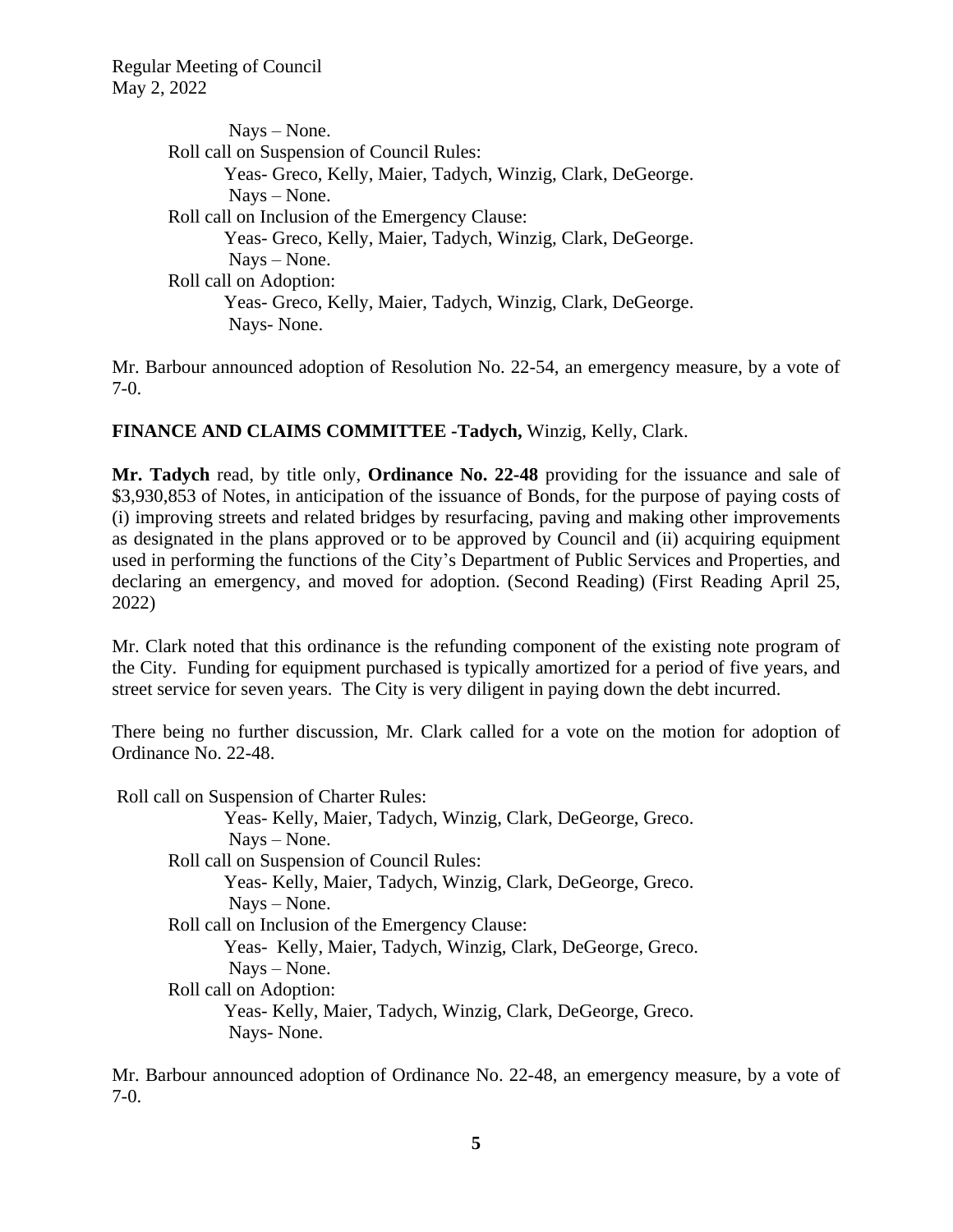**Mr. Tadych** read, by title only, **Ordinance No. 22-49** providing for the issuance and sale of \$1,569,147 of Notes, in anticipation of the issuance of Bonds, for the purpose of paying costs of improving streets and related bridges by resurfacing, paving and making other improvements as designated in the plans approved or to be approved by Council, and declaring an emergency, and moved for adoption. (Second Reading) (First Reading April 25, 2022)

Mr. Clark advised that this is the new money component of borrowing this year. These proceeds will be used primarily for the Wolf Road and Lake Road resurfacing projects.

There being no further discussion, Mr. Clark called for a vote on the motion for adoption of Ordinance No. 22-49.

 Roll call on Suspension of Charter Rules: Yeas- Maier, Tadych, Winzig, Clark, DeGeorge, Greco, Kelly. Nays – None. Roll call on Suspension of Council Rules: Yeas- Maier, Tadych, Winzig, Clark, DeGeorge, Greco, Kelly. Nays – None. Roll call on Inclusion of the Emergency Clause: Yeas- Maier, Tadych, Winzig, Clark, DeGeorge, Greco, Kelly. Nays – None. Roll call on Adoption: Yeas- Maier, Tadych, Winzig, Clark, DeGeorge, Greco, Kelly. Nays- None.

Mr. Barbour announced adoption of Ordinance No. 22-49, an emergency measure, by a vote of 7-0.

Prior to reading the following ordinance, Mr. Tadych noted that some bonds are callable, and when they are callable the City pays out money and stops paying interest on them.

**Mr. Tadych** read, by title only, **Ordinance No. 22-50** providing for the funding of the optional redemption of certain of the City's outstanding Police Station General Obligation Bonds, Series 2011, dated as of July 1, 2011, and authorizing and directing the call for optional redemption of those bonds, and declaring an emergency, and moved for adoption. (Second Reading) (First Reading April 25, 2022)

There being no further discussion, Mr. Clark called for a vote on the motion for adoption of Ordinance No. 22-50.

Roll call on Suspension of Charter Rules:

Yeas- Tadych, Winzig, Clark, DeGeorge, Greco, Kelly, Maier. Nays – None. Roll call on Suspension of Council Rules: Yeas- Tadych, Winzig, Clark, DeGeorge, Greco, Kelly, Maier.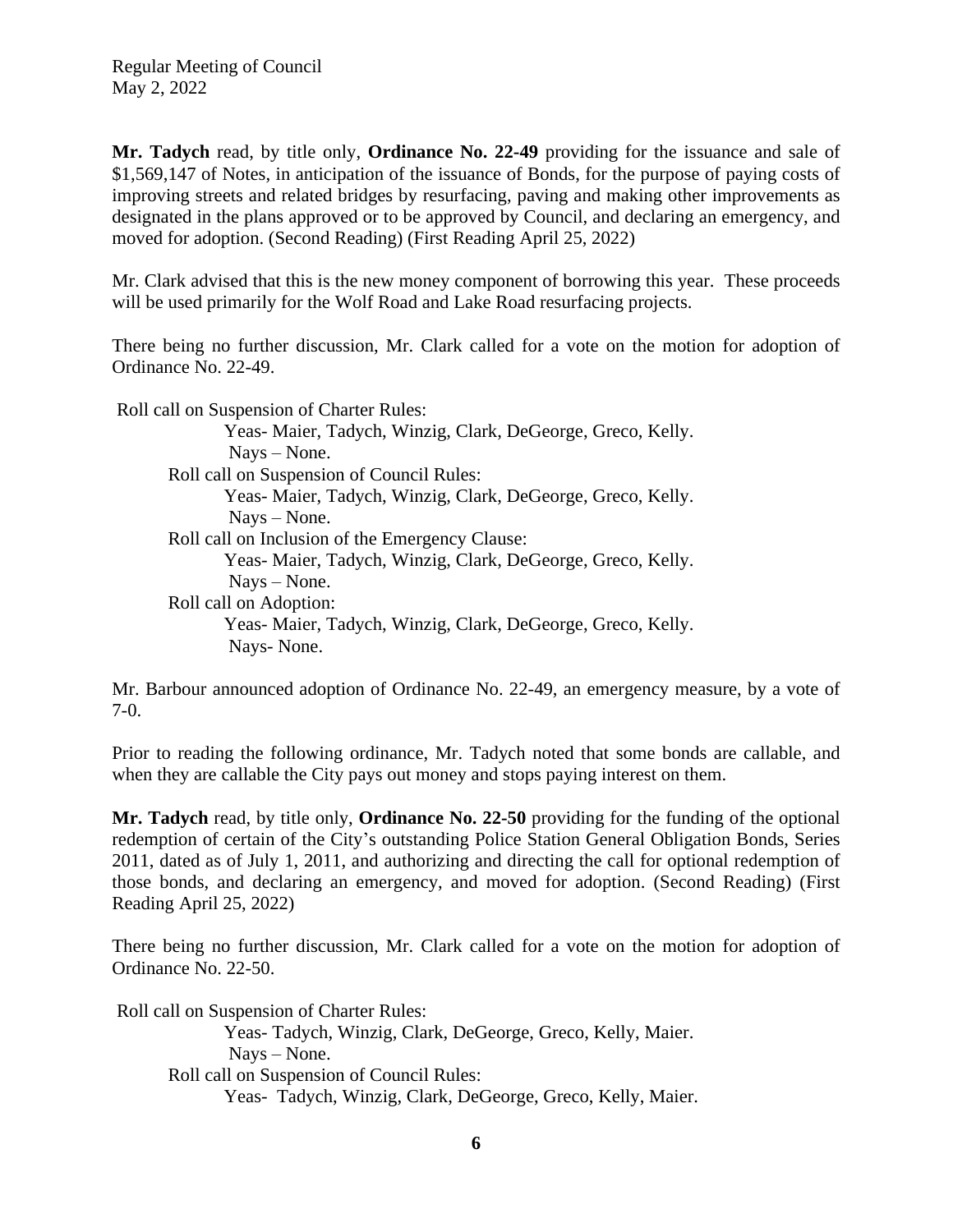Nays – None. Roll call on Inclusion of the Emergency Clause: Yeas- Tadych, Winzig, Clark, DeGeorge, Greco, Kelly, Maier. Nays – None. Roll call on Adoption: Yeas- Tadych, Winzig, Clark, DeGeorge, Greco, Kelly, Maier. Nays- None.

Mr. Barbour announced adoption of Ordinance No. 22-50, an emergency measure, by a vote of 7-0.

**Mr. Tadych** introduced and read, by title only, **Resolution No. 22-55** adopting a Tax Budget for the City of Bay Village for the Fiscal Year beginning January 1, 2023, submitting same to the County Fiscal Officer, and declaring an emergency.

Mr. Barbour announced that Resolution No. 22-55 is placed on first reading.

Mr. Clark explained that the Resolution is the City's Tax Budget that is required by law. The Finance Director works very closely with the county and it has been a number of years that an increase in millage from the residents has been requested, in an effort to keep the cost of living in check.

The Tax Budget must be filed with the County by July.

# **PLANNING, ZONING, PUBLIC BUILDINGS AND GROUNDS COMMITTEE -Winzig,** DeGeorge, Greco.

**Mr. Winzig** introduced and read, **Ordinance No. 22-56** to accept the bid of Nick and Nancy Dadas in the amount of \$1,410,000 for the City owned property located at 502 Cahoon Road.

Mr. Barbour announced that Ordinance No. 22-56 is on first reading.

# **PUBLIC IMPROVEMENTS/STREETS/SEWERS/DRAINAGE COMMITTEE - DeGeorge,** Kelly, Winzig.

**Ms. DeGeorge** introduced and read, by title only **Ordinance No. 22-57** authorizing the Mayor to enter into an agreement with American Roadway Logistics, Inc. for the Pavement Marking and Striping program, and declaring an emergency, and moved for adoption.

There being no further discussion, Mr. Clark called for a vote on the motion for adoption of Ordinance No. 22-57.

Roll call on Suspension of Charter Rules:

Yeas- Winzig, Clark, DeGeorge, Greco, Kelly, Maier, Tadych. Nays – None. Roll call on Suspension of Council Rules: